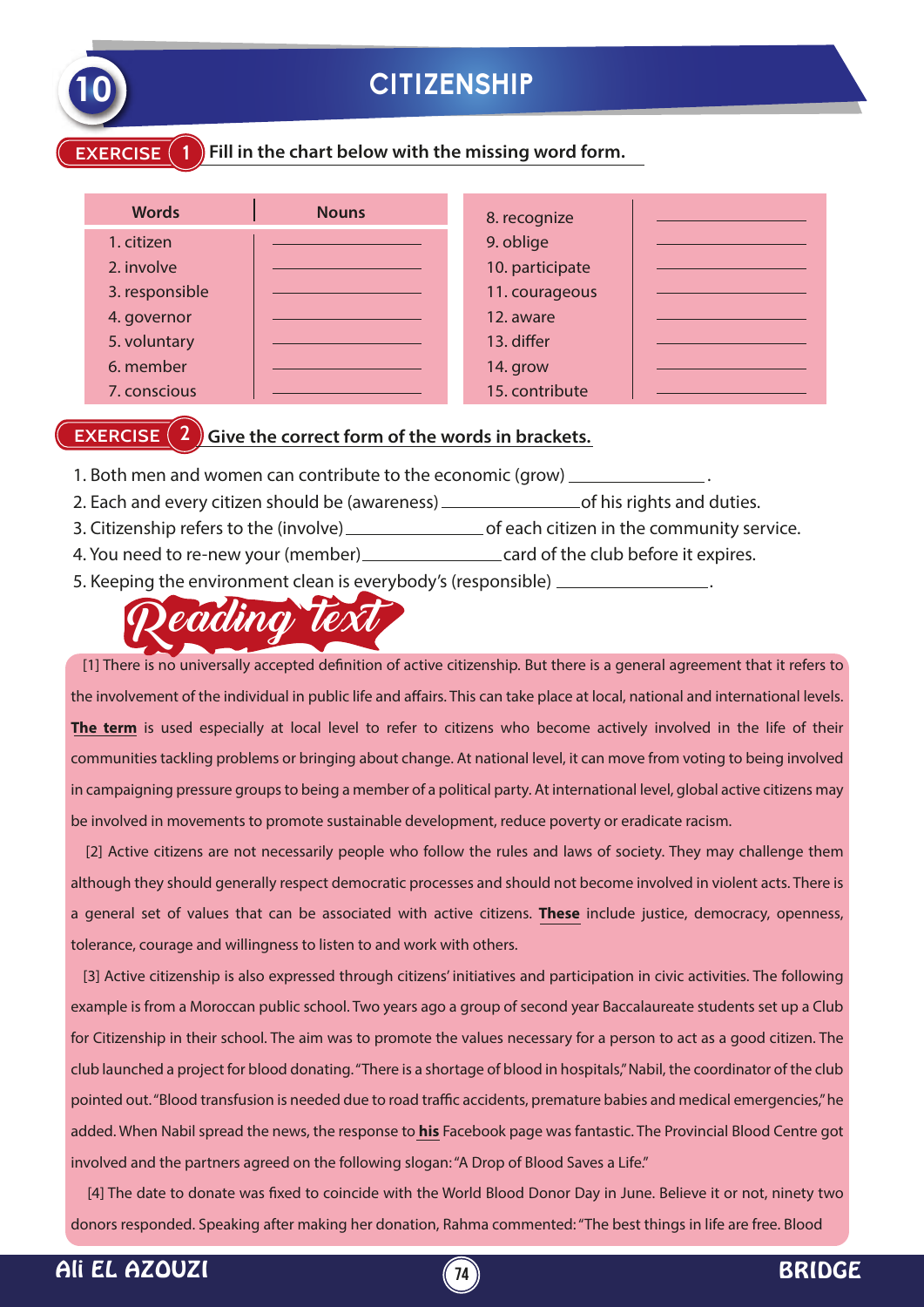donating is an altruistic act..., and my fellow students have shown warm hearts, great spirit and amazing generosity."

*Adapted from : http://www.faceitproject.org/activecitizenship.ht*

#### **COMPREHENSION (15 POINTS)**

**BASE ALL YOUR ANSWERS ON THE TEXT.**

## **A ARE THESE SENTENCES TRUE OR FALSE? JUSTIFY. (3 PTS)**

- 1. It is easy to define active citizenship.
- 2. Active citizens do not always respect the laws and rules.
- 3. Rahma was one of the blood donors.

## **B ANSWER THESE QUESTIONS. (3 PTS)**

- 1. Why did the students set up a club for citizenship?
- 2. How did Nabil inform the public about the blood initiative?
- 3. When was blood donated?

#### PUT THE FOLLOWING EVENTS IN THE CORRECT ORDER ACCORDING TO THE TEXT. (4 PTS)

- a. The provincial blood centre participated in the campaign.
- b. A group of students established a Club for Citizenship.
- c. Donors responded positively to the campaign.
- d. The students launched a campaign for blood donating.
- 1.  $\rightarrow$  2.  $\rightarrow$  3.  $\rightarrow$  4.  $\rightarrow$

#### **D WHAT DO THE UNDERLINED WORDS REFER TO? (3 PTS)**

- 1. the term (Paragraph 1):
- 2. these (Paragraph 2):
- 3. his (Paragraph 3):

## **FIND IN THE TEXT SYNONYMS OF THE FOLLOWING WORDS. (2 PTS) E**

- 1. readiness (paragraph 2) :
- 2. started (paragraph 3) :